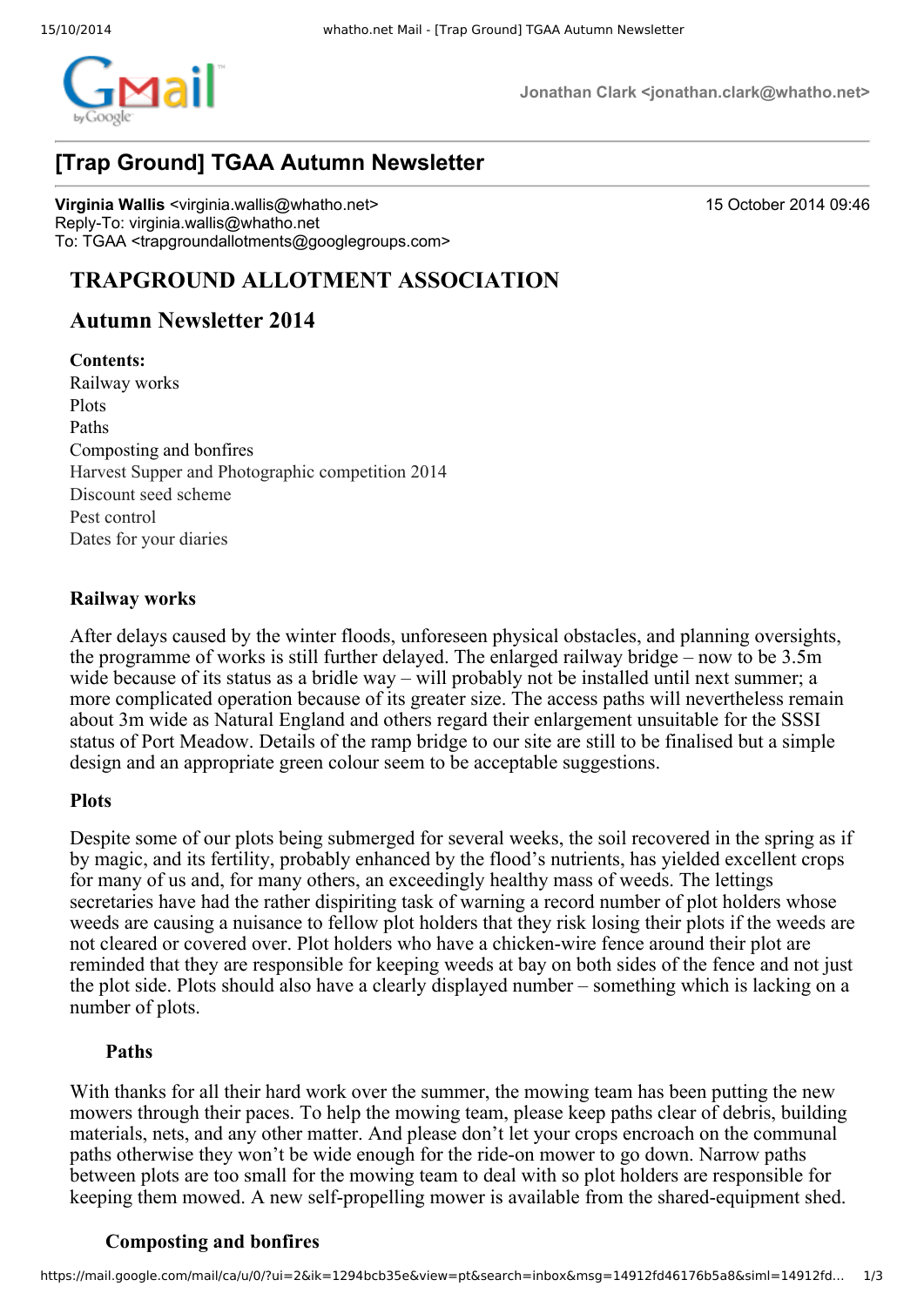The communal compost heaps are intended as a service to all and are looked after by Michael Wheale. The big heaps get up to quite a high temperature and rapidly break down plant material into good compost to go back into the soil. You can put almost any vegetable matter in the communal compost, including annual and perennial weeds but what you must not put in are: weeds with large amounts of soil, because soil will stop the composting process; potato and tomato plant remains (take them home to put in the food waste); and woody or thick things like brassica stalks, because they take too long to rot down.

For organic matter that can't be composted there is the communal bonfire that we organise so it burns up fast and hot and only when the wind is away from the railway line, the local houses and ourselves.

For matter which can't be composted or put on the bonfire, such as plastic, old netting, metal waste and so on, there is the skip by the Port Meadow gate. If there is no skip, please keep waste matter on your plot until there is.

## **Harvest Supper and Photographic competition 2014**

The Allotment Association's annual harvest supper will be held on Saturday 8 November 2014 at 6.30 for 7pm at the St Margaret's Institute in Polstead Road. The format is similar to that of previous years; everyone brings a main course and/or a dessert to share with others – hot or cold – and you bring your own drinks, also to share. There will be a welcome drink on arrival.

The evening's entertainment is up to you. The winners of the annual photographic exhibition will be announced (and all entries shown) and, if desired, there will be an allotment quiz, fruit and vegetable charades or just polite conversation. To book your place(s), which costs £5 a head, please email Stuart Skyte at skytes@tiscali.co.uk, or call on 01865 559618, stating whether you will bring a main course or a dessert (or both).

To enter the photo competition, just follow the instructions you can find on the website at http://www.trapgroundallotments.org.uk/photocompetition2014entryform.

## **Discount seed scheme**

Seed catalogues and the special allotment order forms will shortly be arriving from Dobies. This year, you will be able to order direct from Dobies – including online – but to benefit from a discount of 50% on seeds (up from 30% last year) and 15% off everything else, you must quote a special code. All will become clear when you pick up your seed catalogue.

## **Pest control**

There's nothing we can do about the badgers but if you find rats on or around your plot, Pete Jarvis (plot 88) can provide you with bait boxes and poison.

## **Dates for your diaries**

The **TGAA Annual General Meeting** will be held at the St Margaret's Institute at 8.00 on Tuesday 17<sup>th</sup> March 2015.

The **TGAA Plant sale** will be on Sunday 17 th May 2015. Please keep it in mind when taking cuttings, splitting plants and/or making jams, chutneys and other preserves. ends

----

You received this message because you are a member of the Trap Ground Allotments. To see an archive of prior messages visit this group at http://groups.google.com/group/trapgroundallotments?hl=en?hl=enGB. We also have a website http://www.trapgroundallotments.org.uk and a facebook group http://www.facebook.com/group.php?gid=337429684798&v=wall.